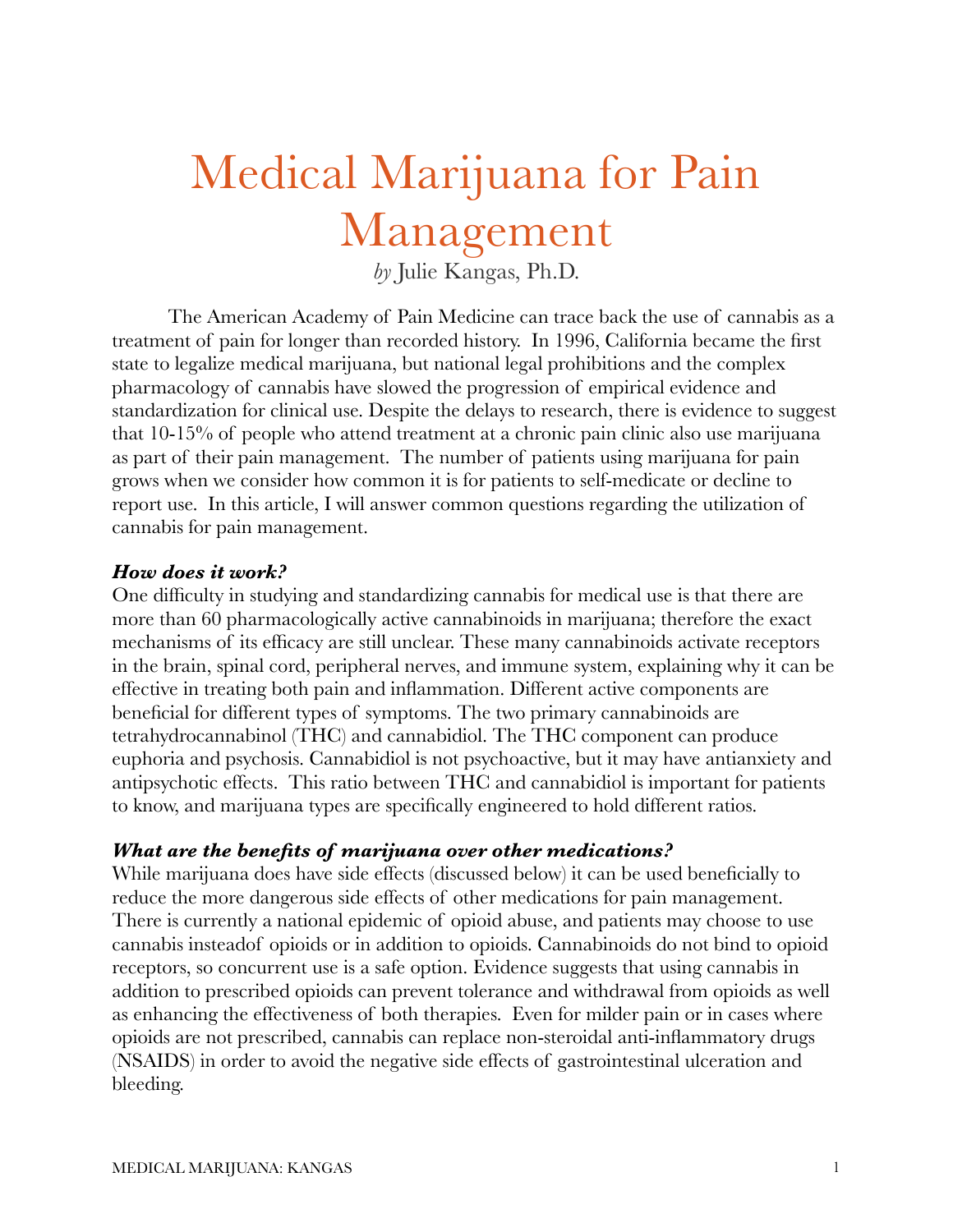# *What is the evidence of its efficacy?*

Cannabis has been seen to be effective to varying degrees for several types of chronic pain. For example, neuropathic pain is typically a difficult kind of pain to treat because it is caused by damage to the somatosensory nervous system. Neuropathic pain is often compared to a dysfunctional alarm system. Where other pain would be compared to a fire alarm that is triggered by an actual fire that needs to be addressed, neuropathic pain is an unhelpful and annoying alarm that you can't turn off. Neuropathic pain is thought to be at least partially caused by a dysregulation of the body's endocannabinoid system, explaining why marijuana is seen to be a particularly effective treatment.

There is also evidence of cannabis being effective for chronic pain resulting from multiple sclerosis and paraplegia. Additionally, the many effects of cannabis beyond pain relief (e.g., euphoria, increased appetite) are especially beneficial for people with complex disorders such as AIDS or cancer. Musculoskeletal pain and migraine pain are less researched, but there is evidence that cannabis can influence the pain pathways of those disorders by reducing hyperalgesia, which is heightened pain sensitivity.

# *How can my patients use it in a safe and legal way?*

Unfortunately there are only two FDA–approved, synthetic cannabinoids available in the U.S., dronabinol and nabilone, and these are approved only for reducing nausea. The benefit of an FDA-approved cannabinoid is that the doses are highly standardized and well understood. Most patients use botanical, rather than synthetic, cannabinoids for chronic pain, meaning there could be variability in the dosing and unknown side effects due the large number of pharmacologically active components. There are some preparations of cannabinoids available that are recommended for particular types of pain, e.g., for pain symptoms of multiple sclerosis, the American Academy of Neurology recommends off-label use of dronabinol (the FDA-approved preparation mentioned above) and nabiximols, a spray containing both THC and cannabidiol. Patients and providers can research the best types of cannabis for specific pain conditions.

Medical marijuana cards are available to patients with a doctor's recommendation for medical use, but because recreational use of marijuana became legal in the November 2016 election, patients may choose to use marijuana without obtaining a card. Benefits of having a card include looser restrictions on marijuana possession (e.g., 1 oz. in possession for recreational users vs. 8 oz. for card holders).

Unlike with alcohol, there is no standardized way of defining when someone is capable of driving after use of marijuana. A DUI can still be issued to someone who used marijuana before driving, if they do not demonstrate an "ability to drive with the caution characteristic of a sober person of ordinary prudence under the same or similar circumstances." Therefore a combination of subjective and objective data is taken into account, including the observed driving pattern, performance on behavioral sobriety tests, physical appearance, and a blood test confirmation of marijuana use.